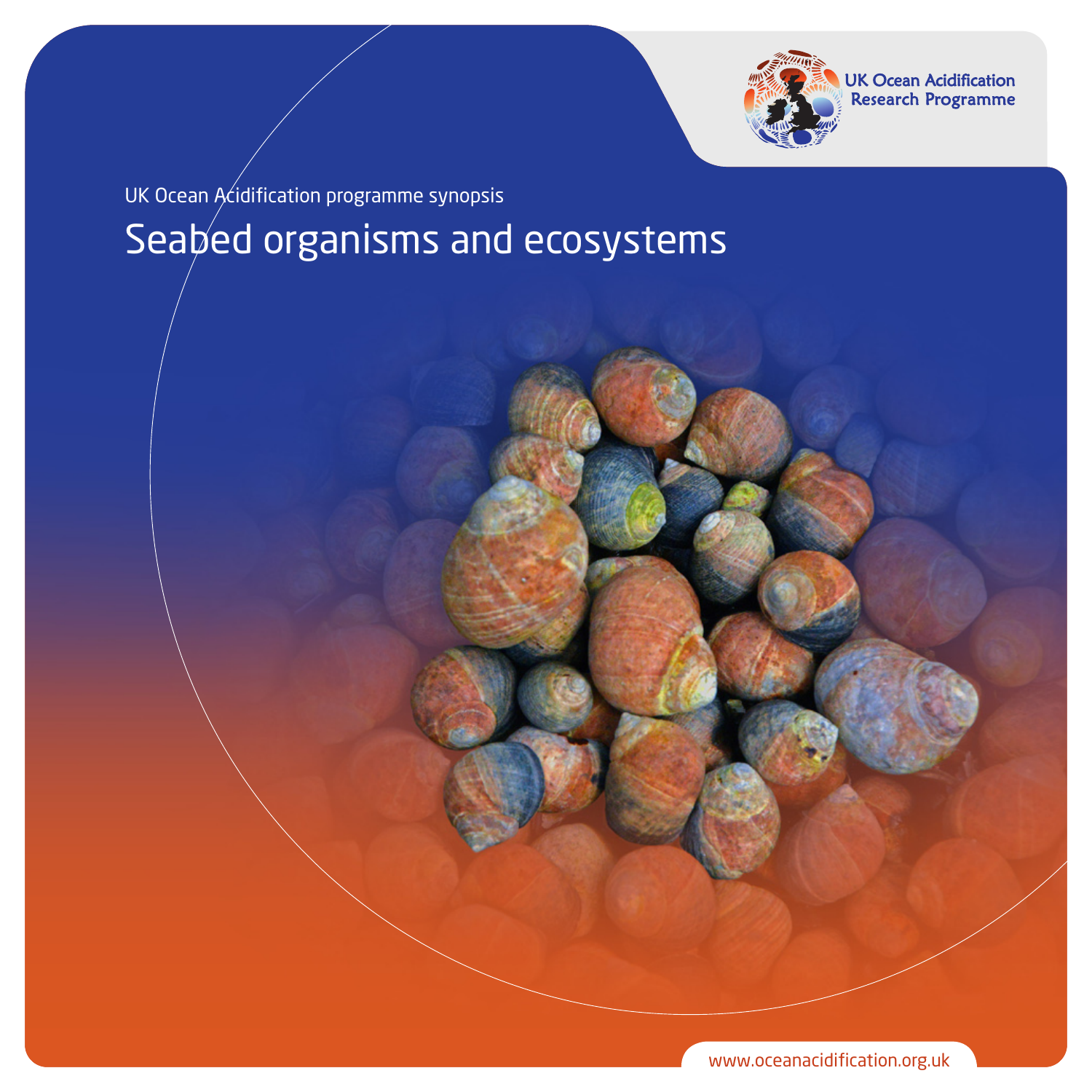# How ocean acidification might affect life on the seafloor

The benthic habitats and organisms of the seafloor play a crucial role in maintaining a healthy, productive and biologically diverse ocean, particularly in near-coastal areas. Around 40% of the world's population lives within 100 km of the coast, and many of those depend on accessible marine ecosystems for food, economic prosperity and well-being.

Coastal benthic habitats are, however, already at risk from over-exploitation, pollution and climate change: the scientific need is to determine what additional risks there might be from ocean acidification. In particular, which organisms are likely to be tolerant to high CO<sub>2</sub> and which are vulnerable: whether physiological tolerance might be due to acclimatization (plasticity) or genetic adaptation; and how the interactions between individuals (which determine ecosystem structure and function) will be affected.



UKOA seabed studies were mostly carried out by a consortium project **Impacts of ocean acidification on key benthic ecosystems, communities, habitats, species and life cycles,** led by Steve Widdicombe at Plymouth Marine Laboratory. Formal partners were at Cefas, the Marine Biological Association, the Scottish Association for Marine Science, and the universities of Aberdeen, Bangor, Heriot-Watt, Plymouth, Southampton and St Andrews. The overarching aim was to quantify and predict the impact of ocean acidification on biodiversity and ecosystem functioning in three key UK coastal habitats; soft sediments, calcareous biogenic habitats (such as cold water coral reefs and maerl beds), and the rocky intertidal. Three main approaches were used: laboratory experiments, many of relatively long duration and also investigating warming impacts; research cruises, to study cold water corals off North West Scotland; and research at CO<sub>2</sub> vents in the Mediterranean, where marine organisms and ecosystems have naturally been exposed to longterm ocean acidification at a local scale.



### **Specific objectives of the consortium were to:**

- Quantify the impact of ocean acidification and warming on the health and activity of key benthic organisms; on the biogeochemistry of marine benthic habitats; and on marine benthic microbial communities
- Assess the potential for organism adaptation to ocean acidification and warming
- **•** Predict the impact of future CO2 on the population dynamics of benthic marine organisms, and on the biodiversity and functioning of coastal habitats.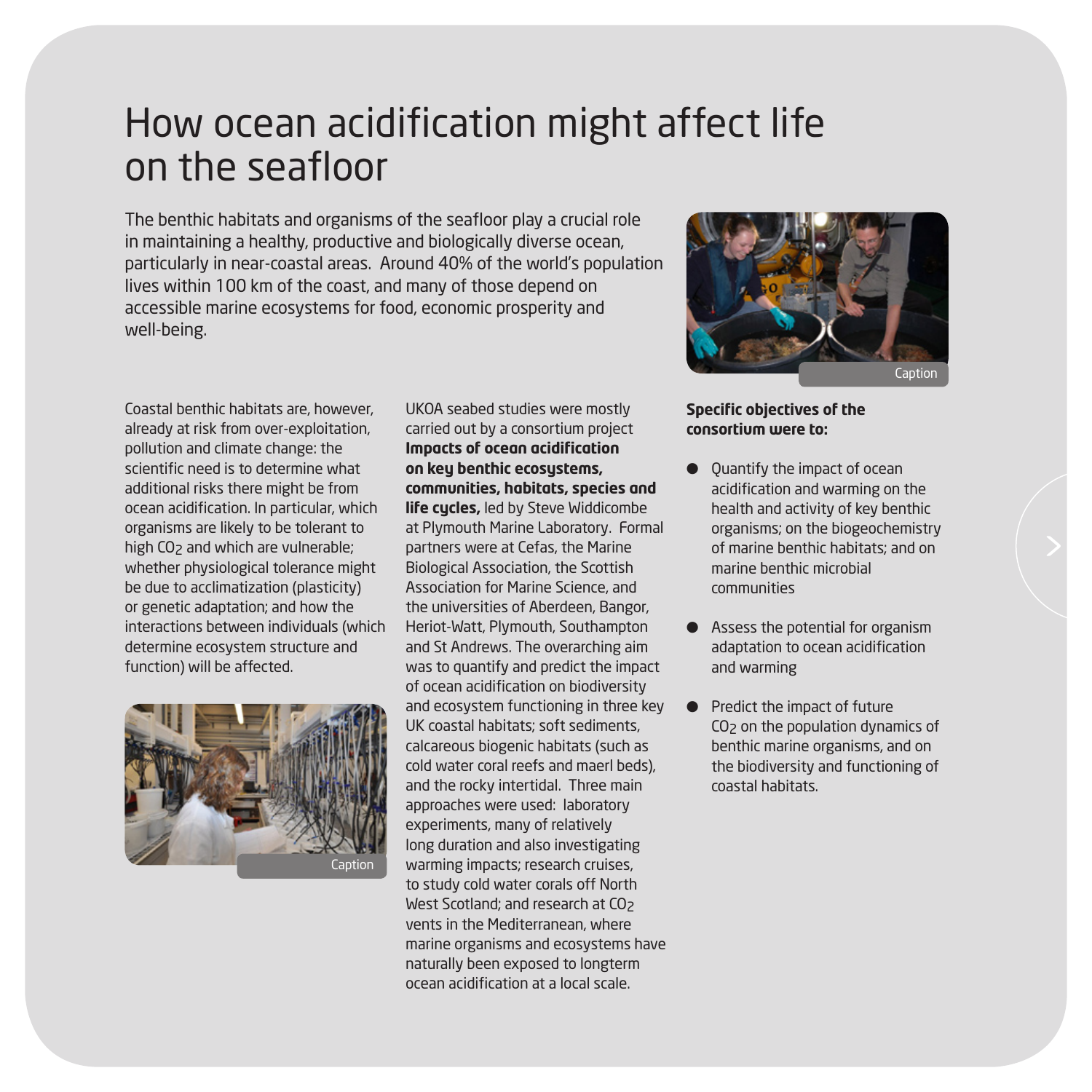# Key findings:

Many seafloor organisms do have physiological processes for tolerating high CO<sub>2</sub>. However, use of such mechanisms over extended periods increases energetic costs, potentially reducing growth and reproduction. When small environmental changes causing incremental harm continue over generations, populations are likely to eventually become unsustainable.

'Real world' situations, including interactions with prey and predators, are essential for understanding ecosystem impacts. Although some organisms within communities appear to thrive under increased CO<sub>2</sub>, release from competition pressure may be the main factor responsible.

The potential to acclimate and adapt to high CO<sub>2</sub> varies between species, but we do not yet fully understand the mechanisms involved.

Microbial organisms living in marine sediments (with key biogeochemical roles) may also be impacted by high CO2. Different major groups, such as bacteria and archaea, respond in different ways.

Ocean acidification does not work alone: it is one of many stressors arising from CO<sub>2</sub> emissions, climate change and other, more direct, human impacts on benthic ecosystems. These effects and their interactions need to be studied together.

#### **Key outputs:**

Calosi P, Rastrick SPS, Lombardi C et al., (2013) Adaptation and acclimatization to ocean acidification in marine ectotherms: an in situ transplant experiment with polychaetes at a shallow CO<sub>2</sub> vent system. Phil. Trans. Roy. Soc. B 368; art. 20120444; doi: 10.1098/rstb.2012.0444

Findlay HS, Artioli Y, Moreno Navas JMN et al. (2013) Tidal downwelling and implications for the carbon biogeochemistry of cold-water corals in relation to future ocean acidification and warming. Global Change Biology 19, 2708-2719; doi: 10.1111/gcb.12256

Godbold JA & Solan M (2013) Long-term effects of warming and ocean acidification are modified by seasonal variation in species responses and environmental conditions. Phil. Trans. Roy. Soc. B 368, 20130186; doi: 10.1098/rstb.2023.0186

Hennige SJ, Wicks LC, Kamenos NA et al (2014) Short-term metabolic and growth responses of the cold-water coral Lophelia pertusa to ocean acidification. Deep Sea Research. II: Topical Studies in Oceanography 99, 27-35

Kamenos NAK, Burdett HL, Aloisio EA et al. (2013) Coralline algal structure is more sensitive to rate rather than the magnitude of ocean acidification. Global Change Biology 19, 3621-3628; doi: 10.1111/gcb.12351

Khanna N, Godbold JA, Austin WEN & Paterson DM (2013) The impact of ocean acidification on the functional morphology of foraminifera. PloS One 8, e83118; doi: 10.1371/journal.pone.0083118

Laverock B, Kitidis V, Tait K, Gilbert JA et al. (2013) Bioturbation determines the response of benthic ammoniaoxidising microorganisms to ocean acidification. Phil Trans Roy Soc B 368: 20120441; doi: 10.1098/ rstb.2012.0441

Queirós AM, Fernandes JA, Faulwetter S et al. (2015) Scaling-up experimental ocean acidification and warming research: from individuals to the ecosystem. Global Change Biology 21, 130-143; doi: 10.1111/gcb.12675

Russell BD, Connell SD, Findlay HS et al. (2013) Ocean acidification and rising temperatures may increase biofilm primary productivity but decrease grazer consumption. Phil. Trans. Roy. Soc. B, 368; art. 20120438; doi: 10.1098/rstb.2012.0438

The UKOA benthic consortium has produced more than 50 peer-reviewed papers to date. **For a complete list see separate hard-copy document or visit www.oceanacidification.org.uk.** All UKOA benthic data is lodged with British Oceanographic Data Centre (BODC).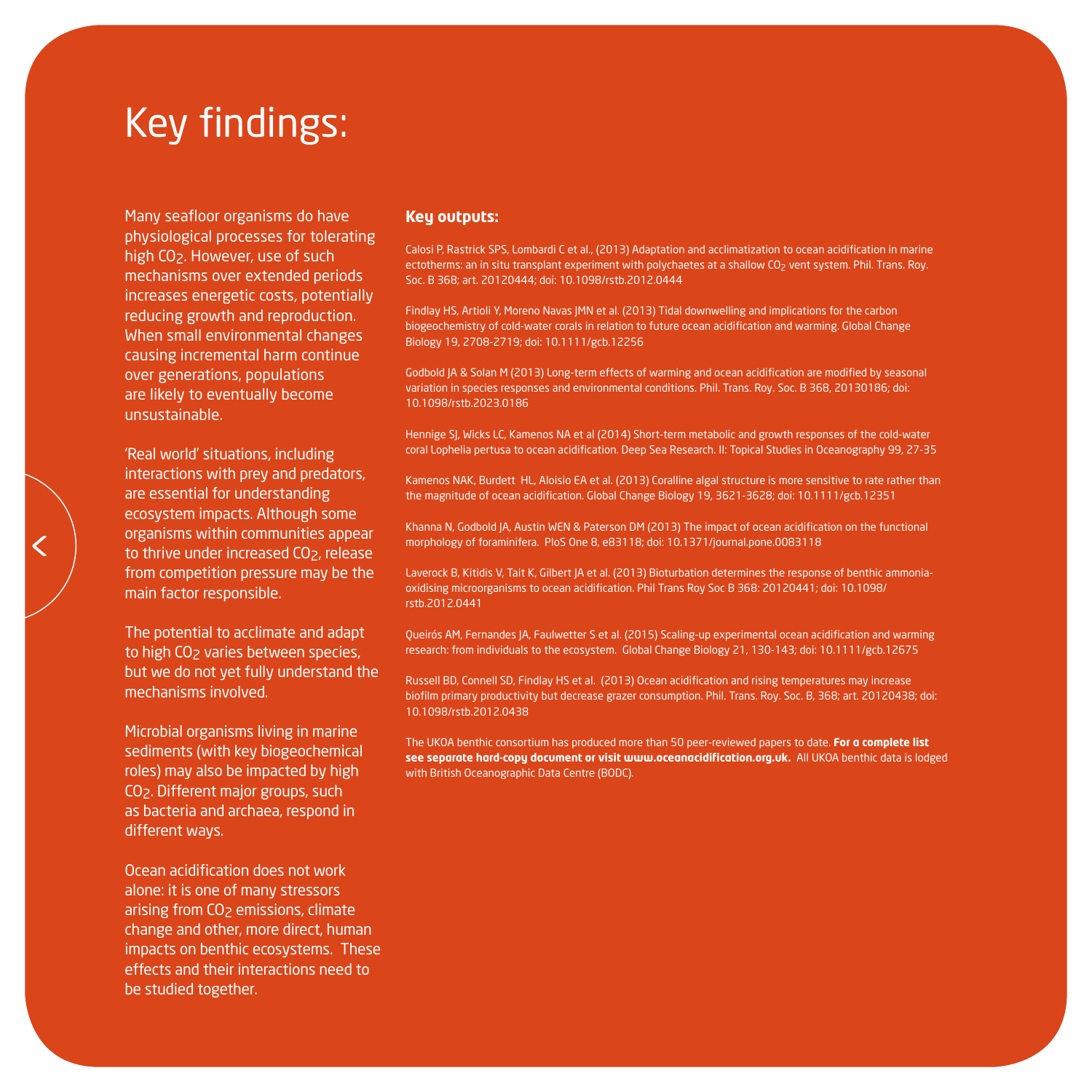### Cold-water corals: more vulnerable dead than alive?

Cold-water corals have high ecological (and conservation) importance in UK waters. Those living in the shelf seas (water depth ~ 100 m) near Mingulay, North West Scotland benefit from tidal downwelling that brings them warmer, plankton-rich waters.



Cold-water coral

That downwelling also dramatically changes water chemistry, resulting in an amelioration of pH impacts in summer – although with risk of greater temperature impacts. Experimental studies of high CO<sub>2</sub> (750 ppm) on the most abundant coral species Lophelia pertusa showed no change in calcification rates over 3 weeks when compared to controls; however, their respiration rates decreased, indicating an energetic imbalance. This strategy may not be sustainable on a longterm basis. The main threat is, however, likely to be in deeper waters, where naturally low and declining carbonate saturation states will dissolve dead corals on which the living corals grow, causing the loss of complex reef structures.

Major changes in distribution and habitat complexity of cold water corals may already be underway in the North East Atlantic, but there is a lack of baseline data to assess such effects.

Coralline algae (maerl) are another group of organisms with a key role in habitat structuring, primarily in shallow, coastal water. Experiments with abrupt and slower pH changes showed that the rate and magnitude of change affected their calcification responses. At the faster rate (simulating leakage from a sub-seafloor CO<sub>2</sub> reservoir, as might be used for carbon dioxide capture and storage, CCS), the algal exoskeletons became weaker or began to dissolve so, degrading their structural integrity.



#### **'Tooth' decay**

Foraminifera are single-celled organisms with calcium carbonate shells that can be very abundant in marine sediments. The shells of some species have tooth-like structures that are used for feeding on diatoms (microscopic algae).

Novel UKOA studies, using scanning electron microscopy have shown that high CO<sub>2</sub> conditions (750 and 1000 ppm) could damage the 'teeth', causing breakages, pitting, dissolution and deformities.



Such was the damage at the end of the 9 month study that the specimens were almost unrecognisable to species, with likelihood of major impairment of feeding processes. If this were to happen in the natural environment, the foraminifera would presumably be disadvantaged. Any subsequent reduction in their abundance could lead to knock-on effects at higher trophic levels, affecting carbon cycling and ecosystem productivity.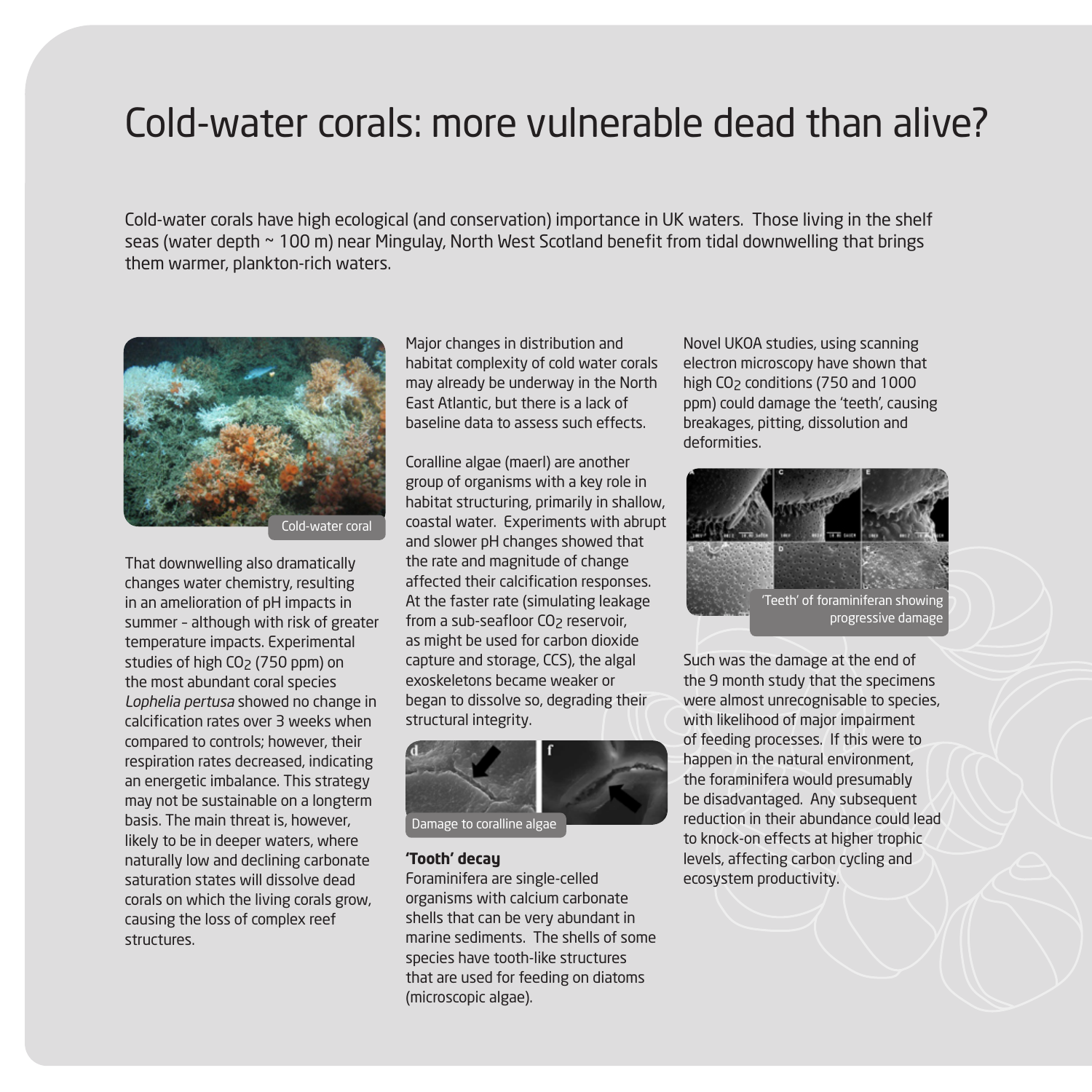# Responses by communities and individual species

In a 30 day laboratory experiment, the effects of high CO2/ low pH on marine invertebrate benthic biodiversity, community structure and a selection of functional responses were tested. Artificial substrates (settlement panels) were used to collect standardised communities from the field.

Exposure of these communities to different pH treatments (between pH 8.05 and 6.00) caused significant changes in structure and reduced diversity at reduced pH. The most notable shift was the change in dominance from calcareous to noncalcareous organisms, with numbers of individuals and species changing at pH 7.2 and biomass at pH 7.8. At pH 7.4, net calcification changed to net dissolution, with high mortalities observed at pH 6.0. The study confirmed that elevated pCO<sub>2</sub> is likely to reduce marine biodiversity, with different phyla react differently; such changes would affect community functionality and hence ecosystem services.

Intertidal species live in a highly variable environment, and therefore might be expected to be relatively resilient to environmental changes such as ocean acidification and rising temperature. The velvet swimming crab Necora puber had been thought to have such tolerance but UKOA observations and measurements indicated otherwise. Crabs were initially kept in seawater for 14 days at four combinations of temperature (10°C and 15°C) and CO2 (400 µatm and 1000 µatm). Measurements of key physiological responses were then taken following periods out of water and subsequent recovery from that stress. The high temperature and high CO<sub>2</sub> treatment resulted in slower recovery. Such effects could reduce the intertidal range of this crab, affecting other components of intertidal assemblages.



UKOA studies on another intertidal invertebrate, the common periwinkle Littorina littorea investigated aspects of cellular physiology which might be responsible for changes in an animal's health and behaviour. Measurements were taken of metabolic rates, adenylate energy nucleotide concentration and end product metabolites. In this experiment, higher temperatures reduced, rather than increased, CO<sub>2</sub> effects on metabolic processes, showing the variability – and complexity – of organisms' responses.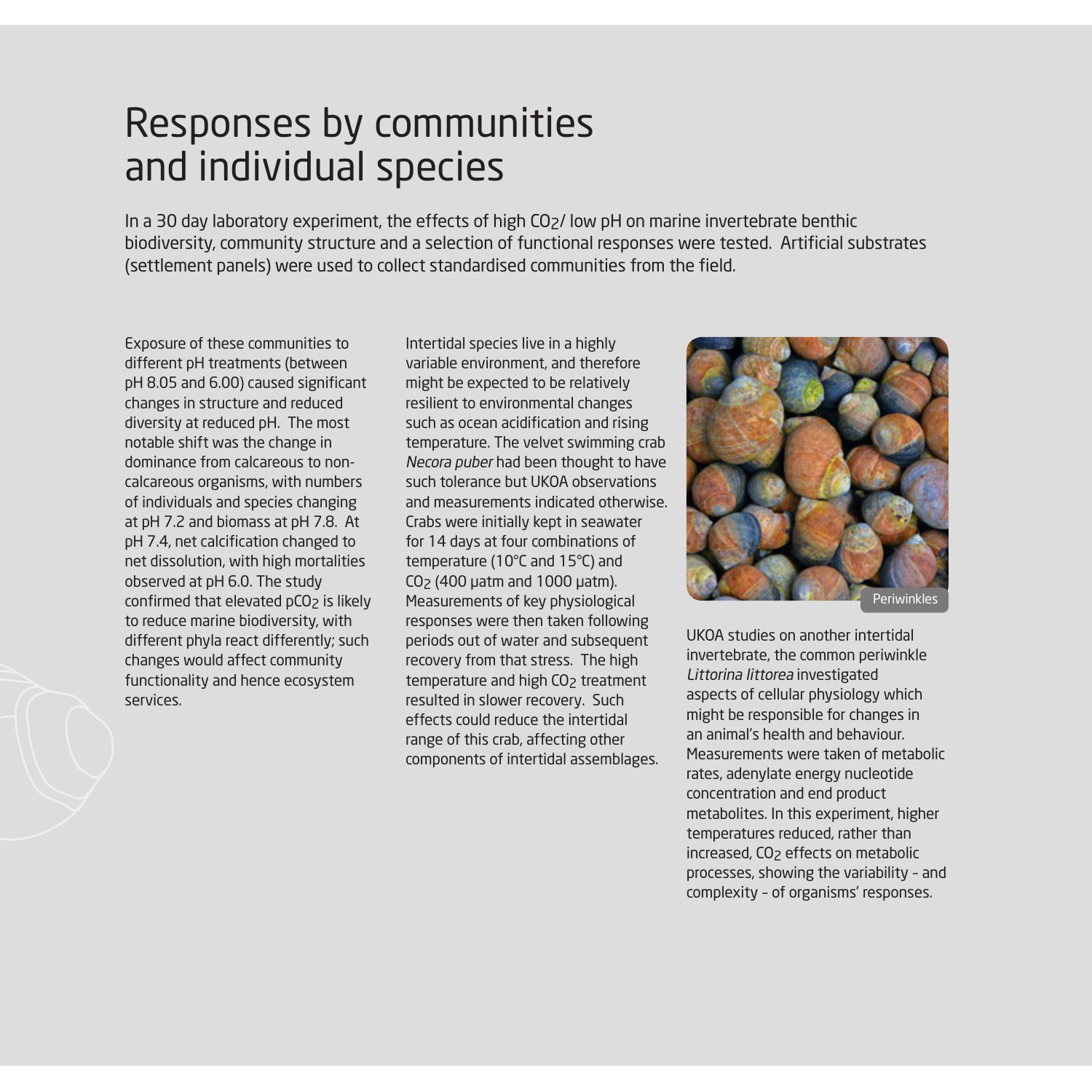### Shrimps, microbes and nitrogen cycling

Animals that burrow in muddy marine sediments, such as shrimps and worms, can greatly increase chemical exchanges and nutrient re-cycling.



Some of these effects are due to microbes living in the burrows. UKOA studies on the mud shrimp Upogebia deltaura showed that microbiallymediated ammonia oxidation rates in shrimp burrows were, under nontreated (control) conditions, around five times greater than in surface sediments. However, in acidified treatments (pH values in range 7.9 to 6.8), ammonia oxidation rates in burrows were greatly reduced (by 79%- 97%), while rates in surface sediments were unaffected. Changes in shrimp behaviour – increased flushing of their burrows, in response to the decreased pH – are thought to be responsible for the declines in ammonia oxidation. If similar effects were to occur under field conditions, ocean acidification could cause substantial reductions in total benthic ammonia oxidation rates, leading to changes in nitrogen cycling between the seafloor and water column - with implications for the total productivity of shelf seas.

### **Evolutionary insights from natural laboratories**

Benthic biodiversity is much reduced around natural CO2 vents, where the gas bubbles up from the seafloor causing local ocean acidification. However, some organisms have 'learnt to live with' such conditions, and can provide information on the evolutionary processes involved. UKOA scientists transplanted tolerant (abundant both outside and inside the areas close to vents) and sensitive (living around the vents, but absent in the immediate vicinity of the vents) species of polychaete worm living near a natural CO<sub>2</sub> vent off the island of Ischia, Italy. They showed that one species, Platynereis dumerelii was genetically adapted to elevated CO2, as found close to the vents. However, such adaptation is not ubiquitous among all of the tolerant species found at the CO<sub>2</sub> vents, despite their ecologies appearing similar. A second species Amphilega mediterranea showed a marked physiological plasticity to elevated CO2, so they are acclimatized but not adapted. Genetic adaptation to elevated pCO2 has been previously demonstrated in unicellular phytoplankton; this study is one of the first to show that it can also occur in marine invertebrates. The Ischia vent system is thought to be around 2,000 years old; what is not known is how rapidly, or slowly, it took for biological tolerance to ocean acidification to develop during that time period.

A further example of adaptation under natural high CO<sub>2</sub> conditions was observed at another natural seepage site at Vulcano, Sicily. Two species of sea snails, Nassarius corniculus and Cyclope neritea, living near to the vent were growing more slowly, reaching smaller adult sizes. This is interpreted as a response to having to maintain calcification by adapting their metabolisms, resulting in dwarfism – a phenomenon known as the 'Lilliput effect', seen in the fossil record in many past mass extinctions, and perhaps a sign of things to come as ocean acidification increases.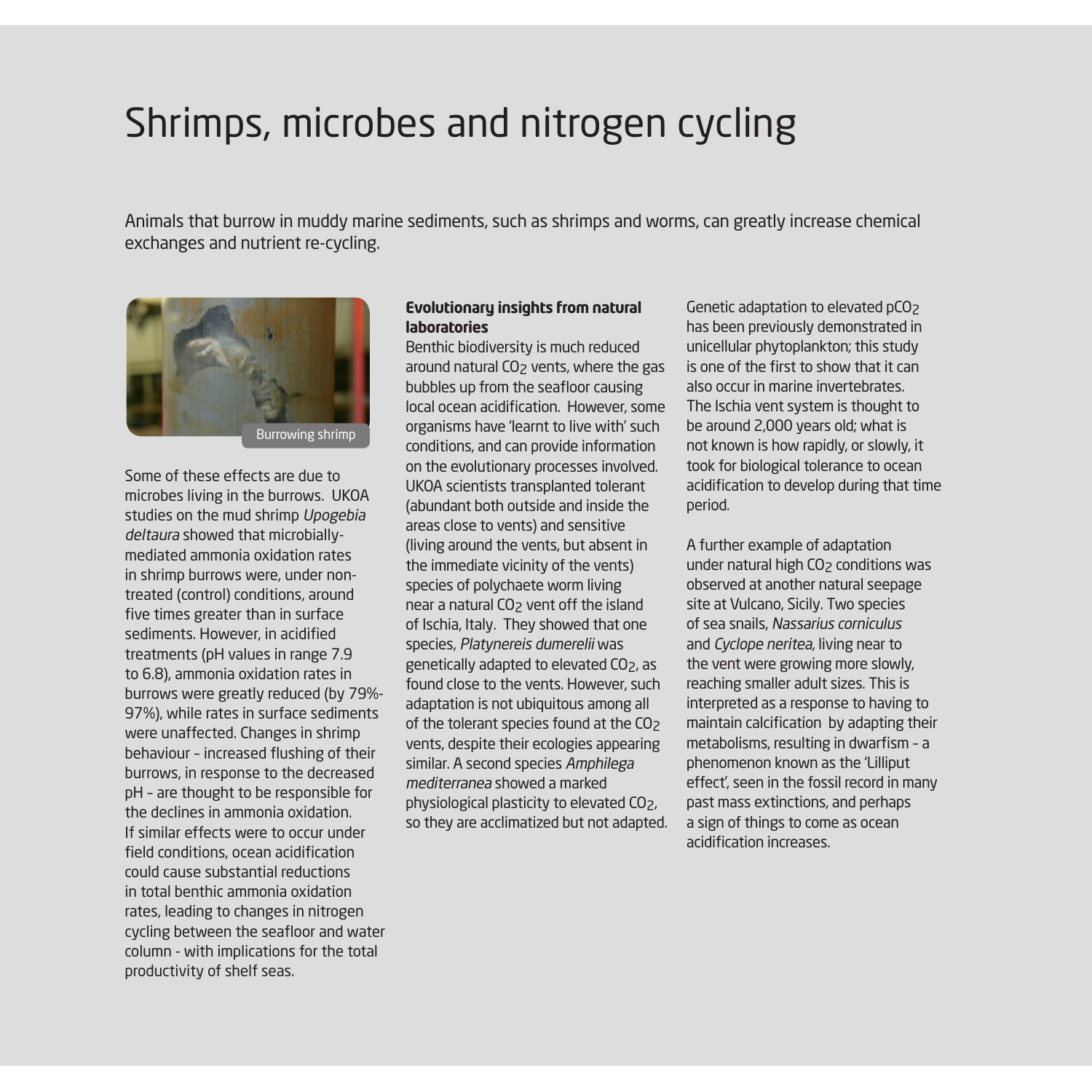# Benefits of longterm studies



Most experimental studies of ocean acidification impacts are of relatively short-term duration. However, longer-term laboratory studies of the intertidal periwinkle Littorina littorea have thrown into doubt the reliability of short–term experiments for the purpose of quantifying the impacts of environmental changes.

UKOA researchers addressed the interaction between 4°C warming and increased CO<sub>2</sub>/reduced pH on the grazing rates of periwinkles, following two different periods (5 months and 2 weeks) of pre-exposure to experimental conditions. Results showed grazing rates in animals pre-exposed for 5 months were greater, and they were more sensitive to temperature and CO<sub>2</sub> changes, than 2-week exposed animals. The metabolic rate of the long-exposure group rose with temperature, thus they required more food. In contrast, the 2-week exposure group were metabolically-depressed, and likely to be consuming metabolic reserves. The conclusions are that experimental design can affect results in unanticipated ways, and that short-term studies may be insufficient for assessment of longterm impacts of high CO2.

In probably the longest combined ocean acidification and warming experiment to date (nearly 16 months), seasonal variation was found to modify the response of the intertidal polychaete Alitta virens. It was found that the effects of warming, ocean acidification and their interactions are not detectable in the short term, but became apparent over time through changes in growth, bioturbation and bioirrigation behaviour that, in turn, affect nutrient cycling. These changes are intimately linked

to species responses to seasonal variations in environmental conditions (temperature and photoperiod) that, depending upon timing, can either exacerbate or buffer the long-term directional effects of climatic forcing. Similar effects may be important for other organisms, yet are likely to have been missed in short-term studies.

Another longterm laboratory study (of 14 months) investigated ocean acidification and warming effects for the dogwhelk Nucella lapillus. Aspects investigated included physiology, activity, predatory behaviour and susceptibility to predation. Temperature changes were found to have the greatest impact, whilst ocean acidification affected predatory behaviour and response to predation. These experimental results were then combined with information on dogwhelk population dispersal to develop a bioclimatic envelope model, giving projections of the species' potential distribution in the North Atlantic in 2100. The changes were spatially non-uniform and reflected projected local conditions. Scaling-up ecological impact data to make valid projections is a complex process: it requires an integrative approach by experimentalists and modellers in order to produce the most appropriate data for the mathematical models.

### **Future changes to seaweed distributions**

Seaweeds (macro-algae and seagrasses) have fundamental ecological importance as primary producers and habitatformers in intertidal zones and shallow coastal ecosystems. A synthesis study of all available information on the responses of north east Atlantic seaweeds to acidification and temperature change indicated that major shifts in species' distributions and abundances are likely over the next 50-100 years, on the basis of continued current trends for CO<sub>2</sub> emissions. Thus further ocean warming is expected to cause the loss of kelp forests in Spain, whilst maerl beds are at risk in Norway, as a result of reduced pH (and associated low carbonate saturation states). However, seagrasses are likely to proliferate, with other organisms growing on them (epiphytes) altering from calcified algae to diatoms and filamentous species. The likely loss of native species will encourage invasives (e.g. from the Pacfic) to thrive, aided by warmer temperatures and ice-loss in the Arctic, more trans-Arctic shipping, and the increase of artificial marine structures in coastal waters. The combined effects of ocean acidification, warming and an increase in storminess may replace structurally diverse seaweed canopies with simpler habitats dominated by non-calcified, turf-forming species.